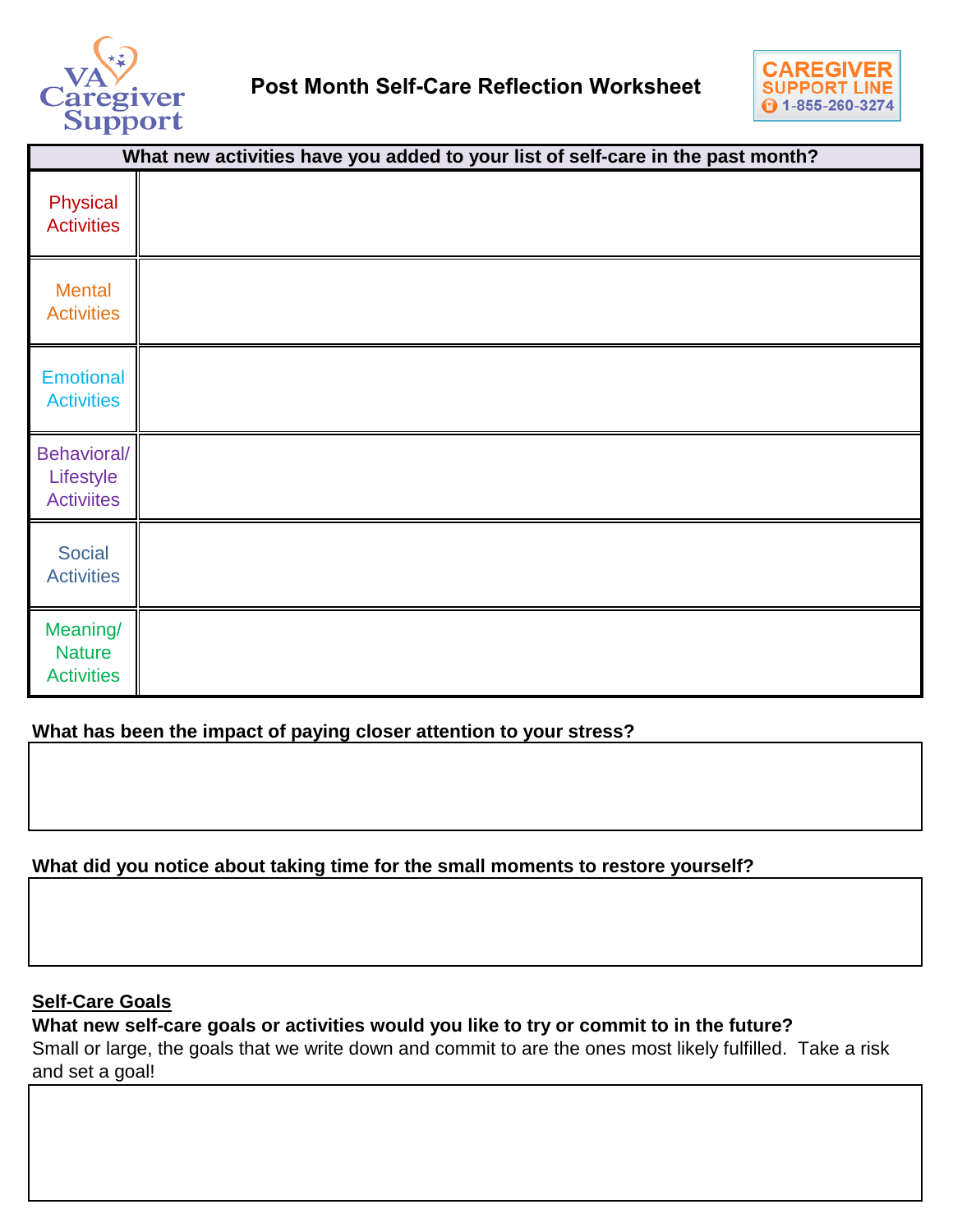

# **Dimensions of Wellness Stress Relief Activities List**

# *Physical*

- <span id="page-1-0"></span>• Go for a short brisk walk
- Take a deep breath
- Attend a relaxation session
- Try yoga
- Dance
- Stretch
- Go for a bike ride
- Don't skip sleep to get things done
- Take a nap
- Regular Medical Care
- Eat healthy
- Take Time Off
- Acupuncture
- Take a vacation
- Try a Staycation
- muscle relaxation
- Breathing exercises
- Go for a jog
- Do a craft project
- Walk your dogs
- Exercise
- Tai Chi
- Qi gong
- Play with a pet
- Sweat out tension with a good workout
- Get a manicure
- Bake
- Avoid tight clothes
- Cook your favorite dish or meal
- Cook a recipe that you've never tried before
- Go get a haircut
- Go to the movies
- Go for a swim
- Go to a sporting event, like a baseball game
- Go borrow a friend's dog and take it to the park
- Lift weights
- Give your pet a bath
- Do something exciting like surfing, rock climbing, skiing, skydiving, motorcycle riding, or kayaking, or go learn how to do one of these things
- Go to your local playground and join a game being played or watch a game
- Go play something you can do by yourself if no one else is around, like basketball, bowling, handball, miniature golf, billiards, or hitting a tennis ball against the wall
- Paint your nails
- Trim your nails
- Change your hair color
- Sing or learn how to sing
- Play a musical instrument or learn how to play one
- Draw a picture
- Paint a picture with a brush or your fingers
- Drink plenty of water
- Get rest
- Canning
- Pay attention to your breathing

VA Caregiver Support Line 1-855-260-3274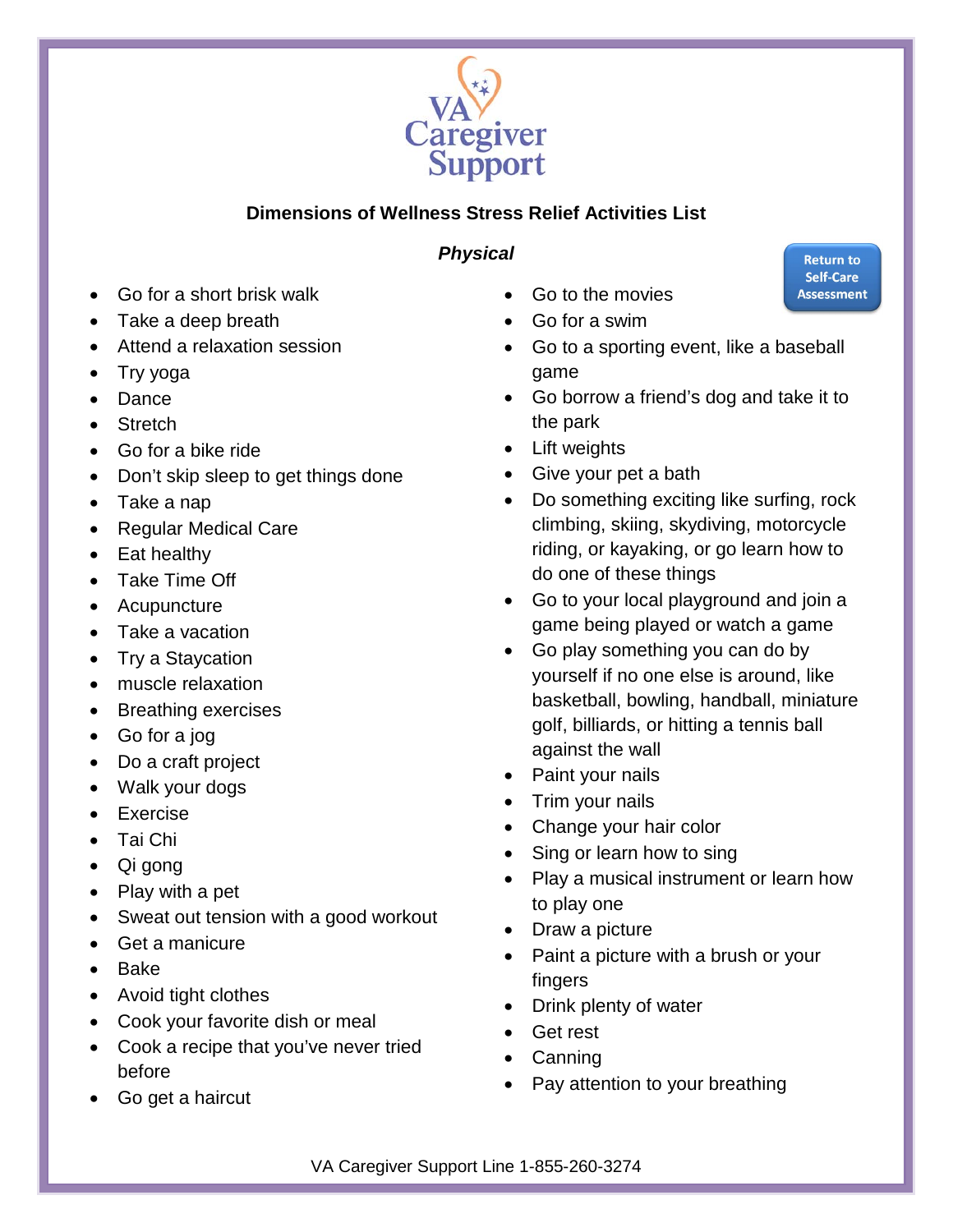- <span id="page-2-0"></span>• Get enough sleep
- Snuggle under a cozy blanket
- Take a hot shower
- Get a massage
- Cuddle with a pet
- Kiss
- Get a hot stone massage
- Snuggling with your animals
- Ask a friend for a hug
- Pet a dog/cat
- Take a bubble bath
- Enjoy a glass of wine
- Eat chocolate (it's good for you!) or eat something else you really like
- Eat your favorite ice cream
- Savor a warm cup of coffee or tea
- Burn a scented candle
- Put air freshener in your car
- Book an aromatherapy session
- Bake cookies and let the smell roam your home
- Boil orange slices, water and cinnamon to enhance the smell in your home
- Turn on some loud music and dance
- Make a movie or video
- Take photographs
- Get out of your house, even if you just sit outside

**Return to** Self-Care **Assessment** 

#### *Mental*

- Clean out a junk drawer or a closet
- Take action (one small step) on something you've been avoiding
- Try a new activity
- Drive to a new place
- Immerse yourself in a crossword puzzle.
- Do a word search
- Learn how to say no
- Break down large tasks
- Look at problems as challenges
- Look at challenges differently
- Be aware of your decisions
- Look for the silver lining
- Make goals
- Strive for excellence, not perfection
- Stretch your limits
- Have a plan "B"
- Set priorities
- Turn off all electronics
- Organizing/De-cluttering
- Plan short term goals
- Plan long term goals
- Make a Vision Board
- creating a comfortable house that truly is my home
- Get organized
- Strive for good enough, not perfection
- Remember stress is an attitude
- Remember your options
- Sign up for a class that excites you at a local college, adult school or online
- Educate yourself on you loved one's condition
- Watch a ballet
- Watch a comedy program
- Watch a movie
- Watch television
- Listening to music
- Listen to the Radio
- Whistle a tune
- Music therapy
- Enjoy art
- Leave work at work

VA Caregiver Support Line 1-855-260-3274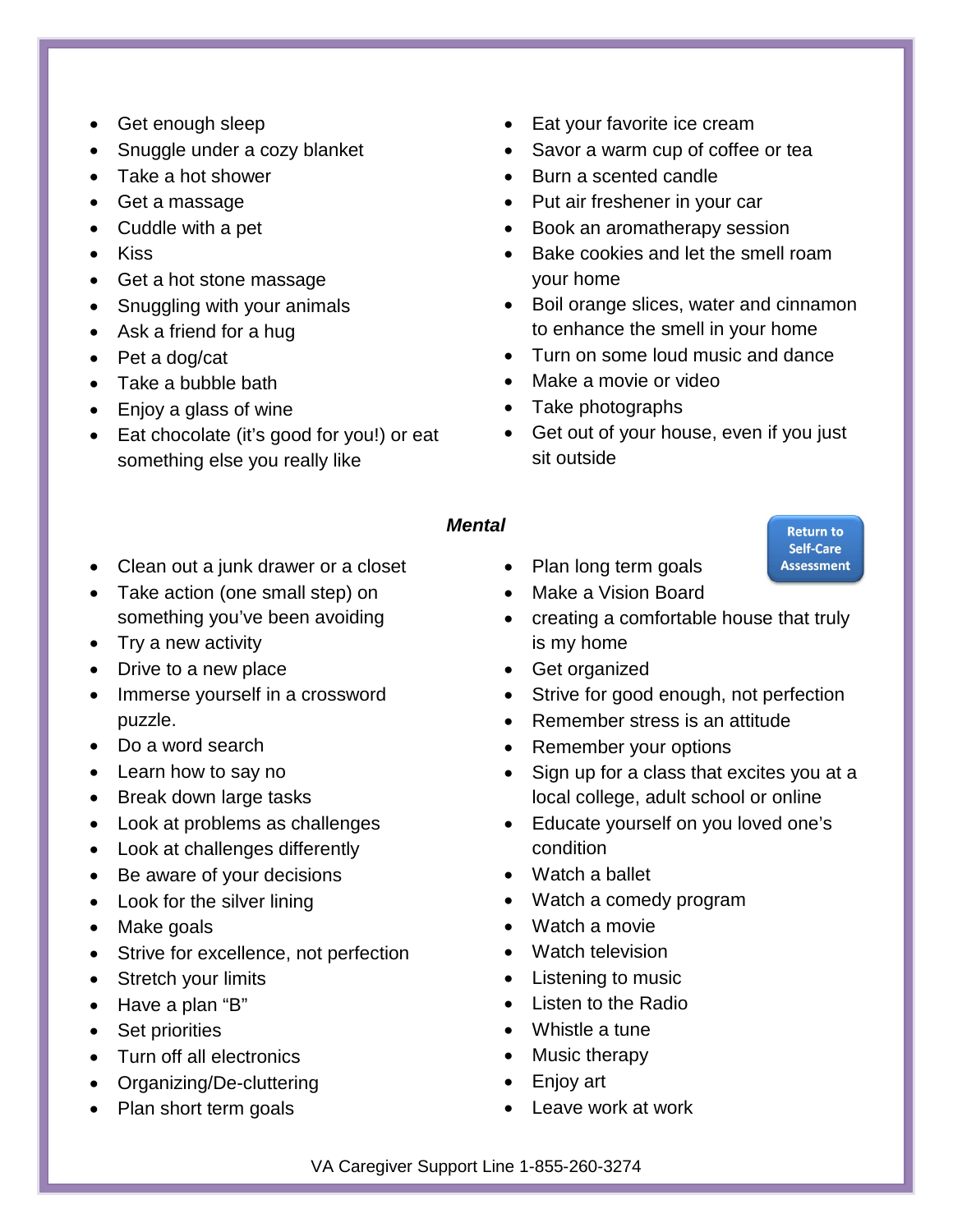- <span id="page-3-0"></span>• Learn something new
- Play solitaire
- Play video games
- Visit your favorite Web sites
- Go shopping
- Do a puzzle with a lot of pieces
- Sell something you don't want
- Create your own Web site
- Knit, crochet, or sew—learn how to
- Make a scrapbook with pictures
- Work on your car, truck, motorcycle or bicycle
- Write a poem, story, movie or play
- Go for a drive in your car or go for a ride on public transportation
- Go to a library
- Learn a new language
- Write a song
- Memorize lines from your favorite movie, play or song
- Read something on a topic you wouldn't normally
- Read your favorite book, magazine or newspaper
- Go to a bookstore and read
- Hum a jingle
- Doodle
- Learn a joke
- Learn a new song
- Go to the mall or the park and watch other people; try to imagine what they're thinking
- Use guided imagery
- Unclutter your life
- Develop a sense of humor
- Plan a trip to somewhere you've never been before
- Go to your favorite café for coffee or tea
- Visit a museum or local art gallery
- Build a support network
- Create your own list of self-care activities
- Sign up for respite

### *Emotional*

- Write your feelings down
- Cry
- Laugh
- Try laughter yoga
- Give yourself affirmations
- Practice self-compassion
- Buy yourself a gift
- Flirt
- Write about things that are bothering you
- Express anger when you need to.
- Seek Counseling
- Forgive others
- Learn to be with and accept your feelings
- Find a "vent" partner
- Be optimistic
- Laugh
- Let go of something
- Foster Self-Forgiveness
- Don't beat yourself up for negative thoughts
- Give yourself permission to feel your feelings and let them go
- Write a loving letter to yourself when you're feeling good and keep it with you to read when you're feeling upset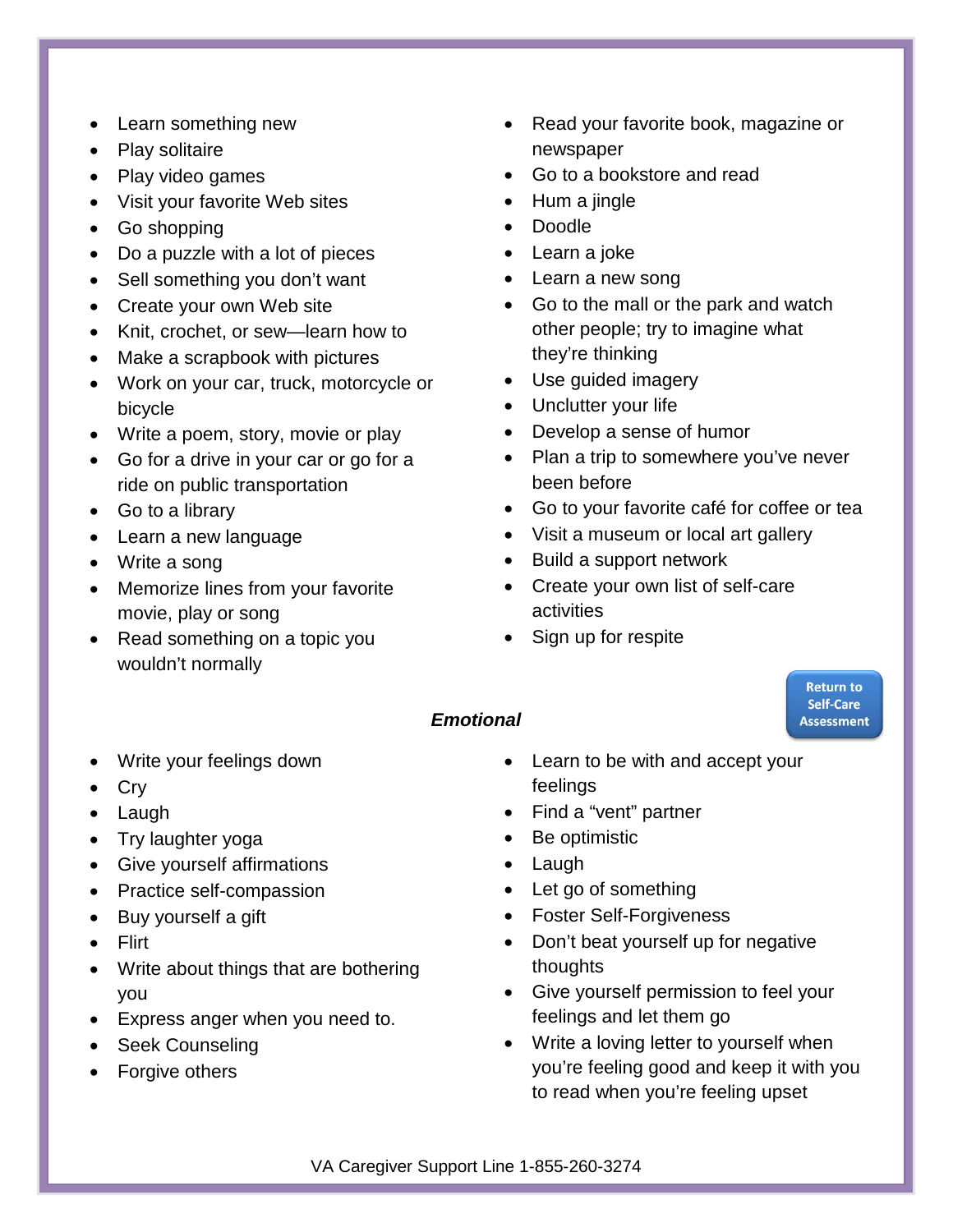- <span id="page-4-0"></span>Make a list of ten things you're good at or like about yourself and keep it with you to read when you're feeling upset
- Recognize the importance of unconditional love
- Write things you like about yourself on paper
- Schedule "Me" time
- Take a mental health day
- Be gentle with yourself
- Give yourself a break
- Make a list of music you can play when you're feeling upset

#### *Behavioral*

- Wake naturally; without an alarm clock
- Get up earlier
- Say "NO" more often
- Delegate some responsibilities
- If someone offers help take it
- Ask for help
- Set appointments
- Engage in small acts of kindness
- Break a bad habit
- Take Time for lunch
- Do not work overtime
- Use all available resources
- Slow down
- Smile
- Say something nice
- Remove yourself from a difficult situation
- Avoid negative people
- Do things in moderation
- Drive a different route to work
- Tell the person who is adding to your stress what they are doing that makes you feel this way.
- Know your limits
- Get help with jobs you dislike
- Get to work earlier
- Scream at a ball game

#### *Social*

- Call the Caregiver Support Line
- Go on a lunch date with a good friend.
- Participating in a book club
- Joining a support group
- Volunteer work
- Call a good friend
- Talk to someone
- Meet a friend for coffee
- Teach someone a skill
- Have face-to-face conversations with people
- Say hello to a stranger
- Play with a child
- Go out and visit a friend
- Invite a friend to come to your home
- Text message your friends
- Organize a party
- Play a game with a friend
- Go online to chat
- Join an internet dating site
- Participate in a local theatre group
- Sing in a local choir
- Spend time with family
- Join a group
- Write a letter to a friend or family member

VA Caregiver Support Line 1-855-260-3274

**Return to** Self-Care **Assessment**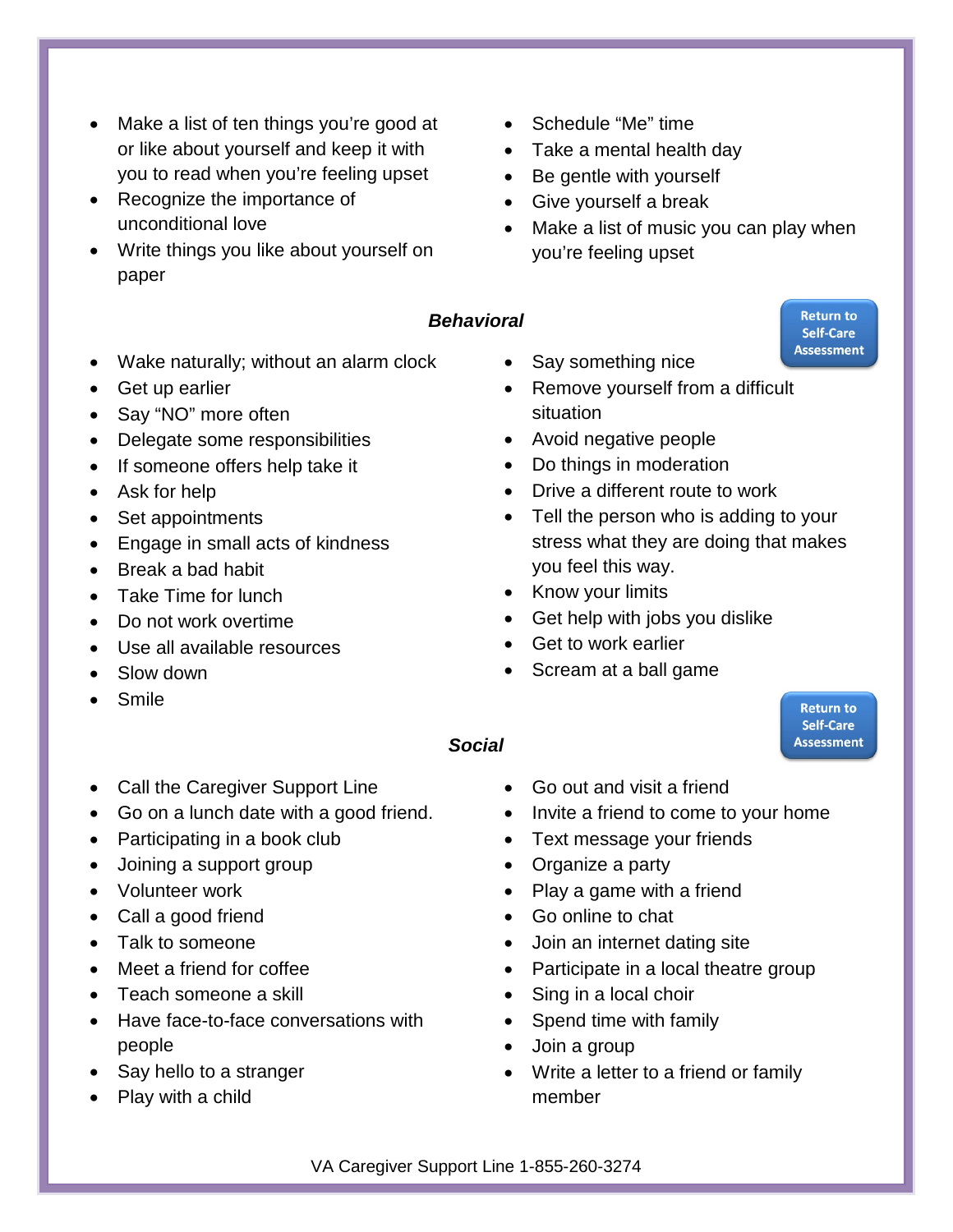- <span id="page-5-0"></span>• Call a family member you haven't spoken to in a long time
- Go on a date
- Visit an Animal Shelter
- Praise others

## *Meaning/Nature*

- Attend a religious service
- Light a candle
- Meditate
- Write in a journal
- Spend time in [nature](https://www.psychologytoday.com/basics/environment)
- Pray
- List five things you're [grateful](https://www.psychologytoday.com/basics/gratitude) for.
- Share your spiritual journey with loved ones, and invite them to discuss their journey with you.
- Name something good that happened today
- Look for grace
- Notice the little miracles
- Put yourself in the environment where you feel connected to God/Higher Power
- Find passion
- Remember what you love
- Recall a peaceful time and imagine actually being there
- Give yourself the assignment of being mindful for 1 day, 1 hour or 1 minute. Really be present. Observe yourself and the events around you and fully participate with your heart.
- Say Thank you
- Volunteer work
- Go to your church, synagogue, temple, or other place of worship
- Write a letter to your higher power
- Read inspiring quotes
- Practice Mindfulness
- Learn who you are
- Figure out what you want in life
- Reflect on what you are thankful for
- Talk to a member of the clergy
- Practice grace
- Work with a life coach
- Believe in yourself
- Make a list of ten things you would like to do before you die
- Write a letter to someone who has made your life better and tell them why ( you don't have to send the letter if you don't want to)
- Use guided meditation
- Sit outdoors by a fire-pit, watching the flames and listening to the night sounds
- Lie down where the afternoon sun streams in a window
- Go to a spa
- Eat a meal by candlelight
- Walk in the rain
- Lay in the grass
- Going places–getting a change of scenery
- Sit in front of a large body of water (like an ocean) day dreaming and/or praying.
- Do some yard work
- Raise chickens or another animal
- I find that sitting on my porch, with attention to nature helps.
- Plant a garden
- Go hiking
- Go for a walk in a park or someplace else that's peaceful